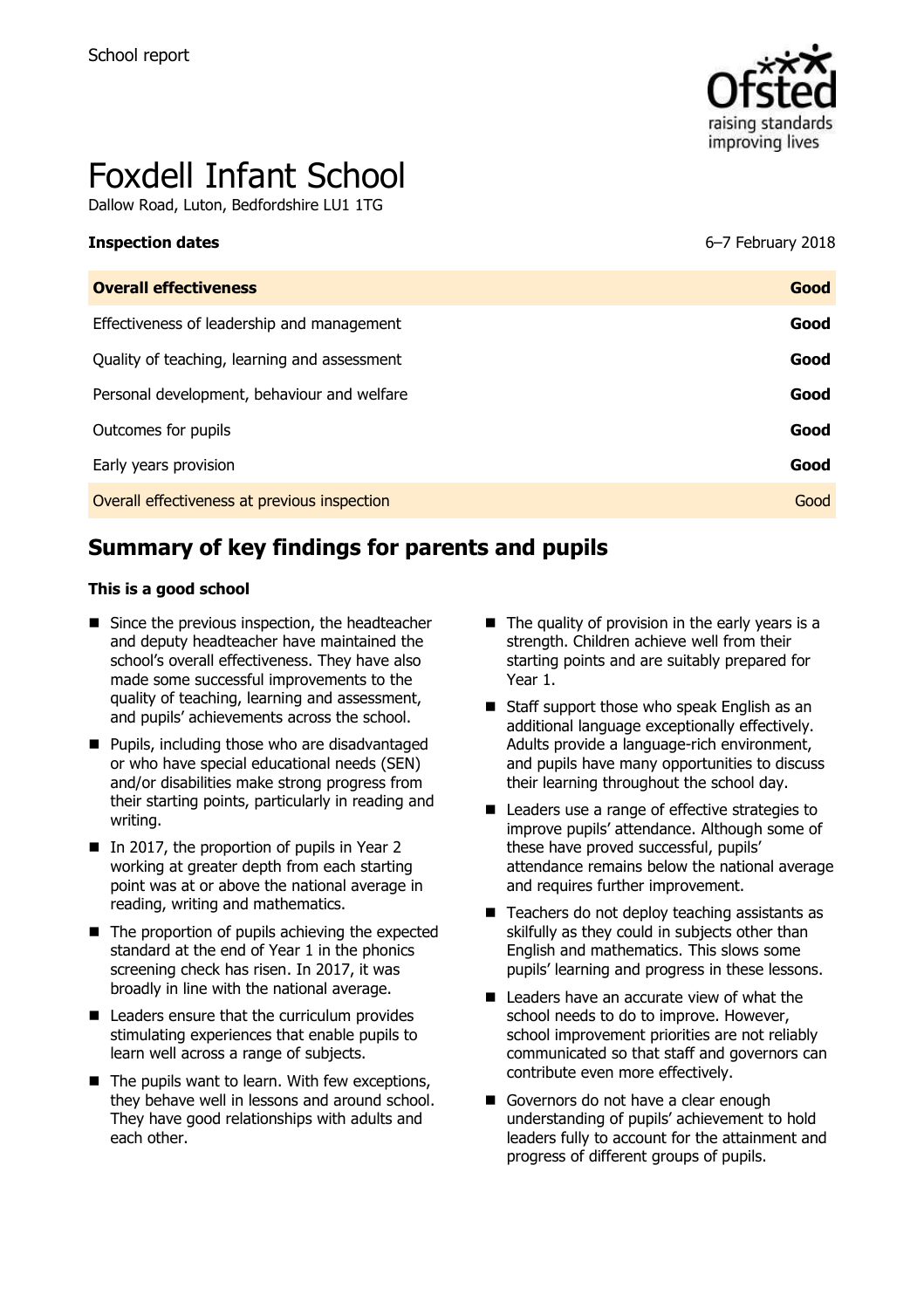

# **Full report**

#### **What does the school need to do to improve further?**

- **IMPROVE the quality of teaching and accelerate pupils' progress further by:** 
	- using additional adults more precisely across all subjects so that pupils who require extra help and support can make good progress in non-core subjects
	- ensuring that pupils' attendance consistently improves and is more in line with the national average.
- Improve the quality of leadership and management further by:
	- Ensuring that leaders communicate their improvement plans more clearly, and in a more timely manner, so that all staff, governors and the wider school community fully understand what the school's priorities are and how they can contribute to them
	- governors providing rigorous challenge to school leaders, holding leaders fully to account for their work and for the progress made by different groups of pupils.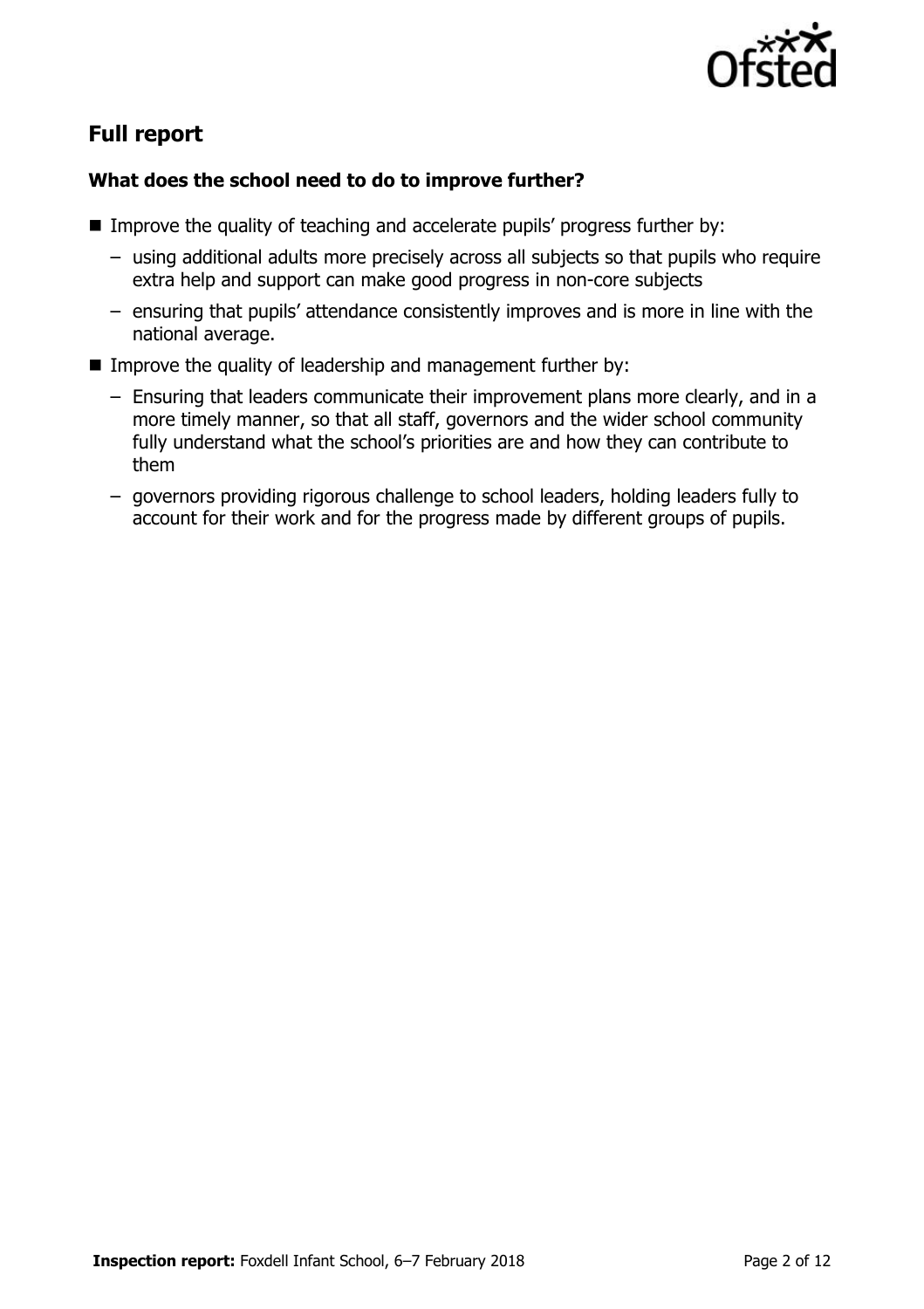

# **Inspection judgements**

#### **Effectiveness of leadership and management Good**

- The headteacher and other leaders have continued to improve the quality and consistency of teaching, learning and assessment since the previous inspection. Pupils are making better progress as a result. Leaders have an accurate understanding of the strengths and weaknesses of the school. They have a strong capacity to continue to improve even further.
- Leaders provide effective additional adult support to ensure that pupils make the best individual progress and closely monitor the effect of this support, particularly in English and mathematics. If planned interventions prove unsuccessful in accelerating pupils' progress, they are replaced with alternatives.
- Leaders offer a stimulating curriculum, which is rich in building pupils' language skills and provides pupils exciting ways to learn. Consequently, pupils are enthusiastic about their learning and want to achieve well. Pupils told inspectors that they learn to 'grow our brains'.
- Subject leaders for English, mathematics and science use a consistent approach to check that teaching is effective and that pupils make sufficient progress. They check the accuracy of teachers' assessment and the quality of learning that is offered to pupils of different abilities. Subject leaders provide relevant and high-quality staff training to all members of staff.
- Leaders use additional pupil premium funding precisely. Disadvantaged pupils benefit from a range of strategies to improve attendance, welfare and learning, which is proving effective. Leaders ensure that disadvantaged pupils have the same opportunity to attend after-school sports clubs as their peers and receive learning support to help fill gaps in their understanding. Consequently, disadvantaged pupils make good progress from their starting points.
- Leaders have introduced new approaches to teaching mathematics and handwriting across the school in order to accelerate pupils' progress. These plans have been introduced this academic year and their impact has yet to be fully assessed. However, early evidence is suggesting that the school's chosen approaches are proving successful.
- The primary physical education (PE) and sport premium is used effectively to provide pupils with an extensive range of activities. Pupils enjoy these additional physical activities and attend them well both during and beyond the school day. The funding has also been used to improve staff's ability and confidence to teach PE.
- Leaders ensure that pupils who have SEN and/or disabilities are supported suitably within their classrooms and have access to the same learning as their classmates. The SEN co-ordinator focuses effectively on meeting the needs of individual pupils. The funding for pupils who have SEN and/or disabilities is used suitably to provide targeted teaching, which is helping these pupils make good progress.
- Pupils' spiritual, moral, social and cultural development is promoted effectively in lessons, in assembly and during playtimes. Pupils know that there is a value of the month and a language of the month, which are celebrated across the school. The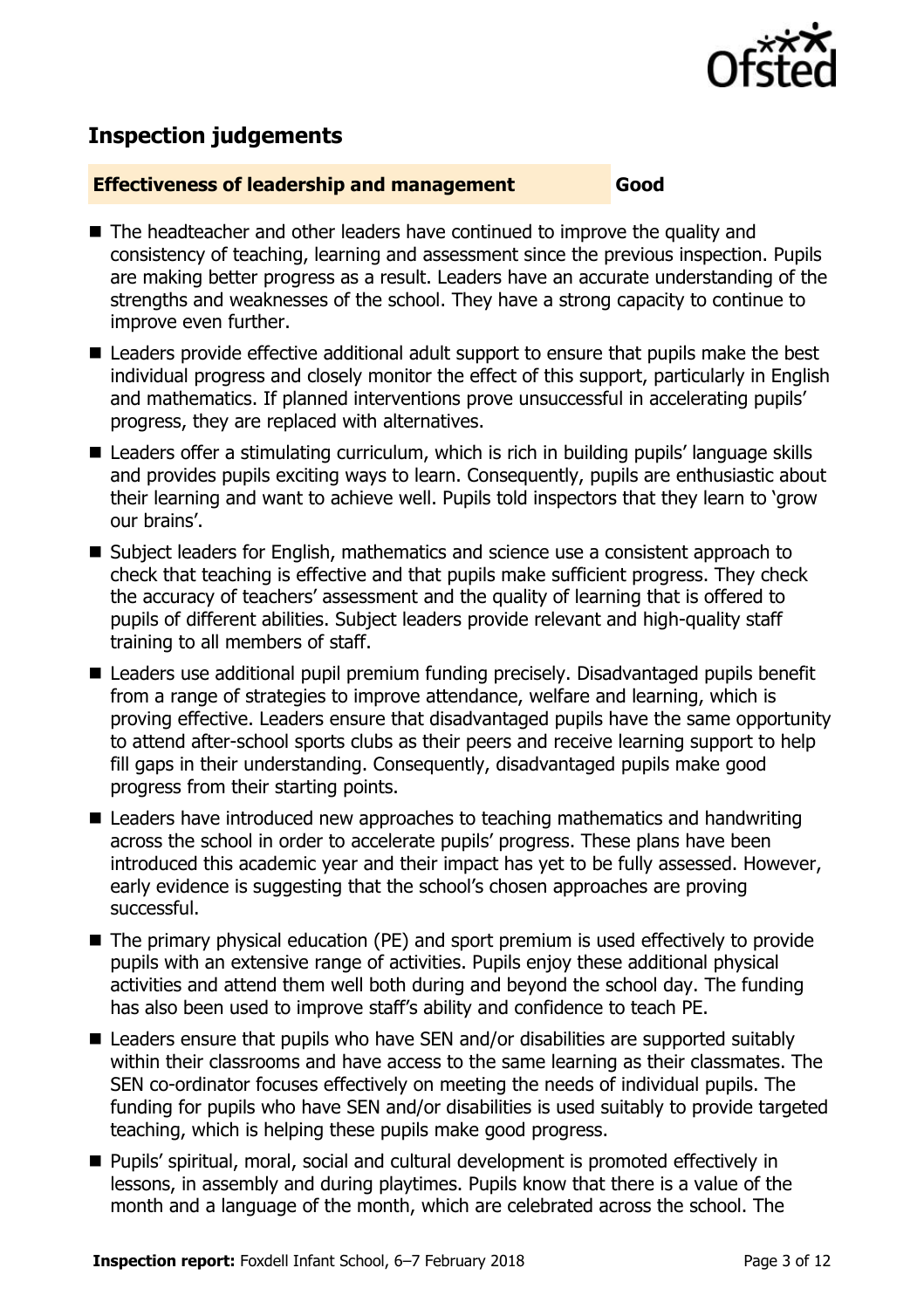

influence of famous people is celebrated. Pupils confidently share experiences about their own cultural backgrounds with their classmates. Consequently, they are very well prepared for life in modern Britain.

- The headteacher and deputy headteacher are committed to continuing to improve the school. They have identified appropriate priorities and have produced credible plans. However, they do not share these plans clearly enough, so actions are not undertaken as swiftly as they could be. Other members of the school community, including staff, governors, parents and carers, do not fully understand how they can support and contribute to leaders' priorities. This slows the pace of some of the school's improvements.
- Leaders and governors do not ensure that the expected information is available on the school's website within the time frames required. At the time of inspection, many statutory documents had only recently become available online. Information for parents about what will be taught to all pupils in all subjects in the curriculum each term is not readily available.
- Leaders provide a breakfast club. Pupils of all ages can attend this provision, and inspectors saw them playing respectfully together after enjoying the healthy food options available. Leaders ensure that, when required, some pupils receive an effective start to their school day and attend more regularly as a result. The local authority provides 'light-touch' support for this good school and recognises the school's strengths.

#### **Governance of the school**

- Many members of the governing board are new to their role this academic year. Currently, they are working with leaders to find effective ways to offer pupils a consistently good standard of education throughout the school and as they move into the neighbouring junior school.
- Governors are supportive of leaders and recognise that leaders offer pupils a secure learning environment, with high expectations of behaviour.
- Governors do not, however, have a clear enough understanding of the attainment and progress that different groups of pupils make, including those who are disadvantaged. Consequently, governors do not provide robust enough challenge to hold the school's leaders fully to account for pupils' achievement. They have organised an external review of governance to identify how this area of leadership and management can be improved.
- Governors do not consistently set expected timescales for documents to be completed, nor for tasks to be undertaken. Actions are, at times, left incomplete for lengthy periods and this impacts on leaders' further effectiveness.

### **Safeguarding**

- The arrangements for safeguarding are effective.
- All staff training for child protection is regular and up to date, as are all safety arrangements. Newly appointed staff and all volunteers receive a thorough induction so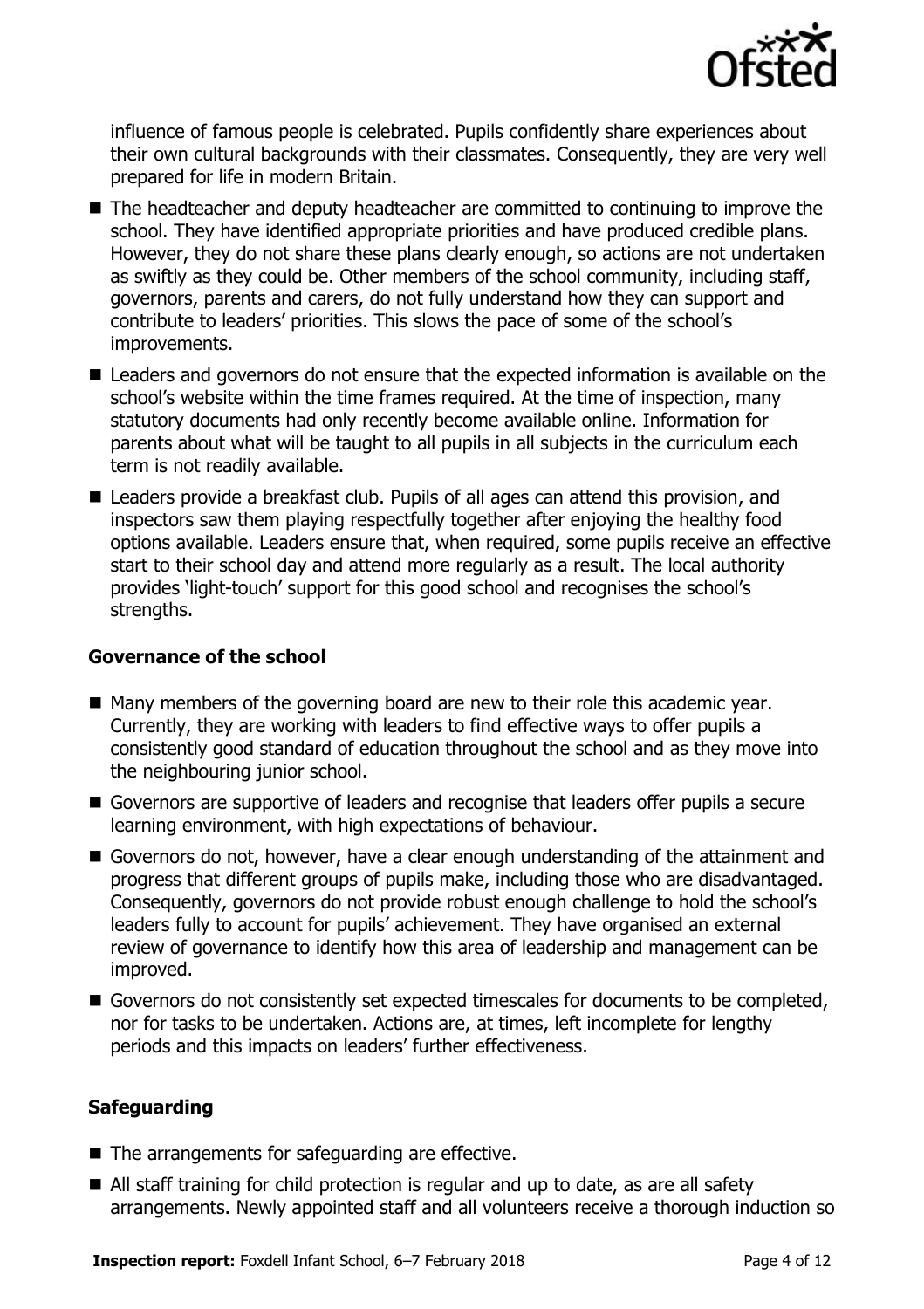

that they understand their responsibilities for keeping children safe. Adults know what to do if they have any concerns about pupils.

- **Pupils feel safe. Parents and staff who responded to surveys agree that pupils are kept** safe in school.
- Leaders are vigilant in checking the suitability of any adult who is likely to work with the pupils. Records are kept meticulously. Leaders work effectively with external agencies to ensure that the safety and well-being needs of all pupils are met.

#### **Quality of teaching, learning and assessment Good**

- The quality of teaching, learning and assessment has been maintained and continues to improve since the previous inspection. This is because leaders have ensured that there is consistency in the quality of practice across each year group. Pupils have wellestablished routines and enjoyable learning experiences. As a result, pupils make good progress in a wide range of subjects.
- Staff know pupils very well. They have supportive relationships with pupils and strive to find different ways of offering new learning to them. Consequently, pupils enjoy their activities. They told inspectors that learning is best when it is 'active and fun'.
- Staff use subject-specific vocabulary and successfully encourage pupils to use it too. Pupils develop their use of language exceptionally well, particularly those pupils for whom English is an additional language, in a strong language-rich environment. At playtime, staff take every opportunity to encourage pupils to explain their play and their environment.
- Teachers use reading opportunities across the curriculum effectively to enable pupils to develop reading skills. The school's approach to combining different subjects is proving effective. For example, inspectors saw pupils purposefully using their writing, computing and art skills together to design their internet safety posters.
- Leaders provide support and challenge to teachers to ensure that assessments of pupils' achievements are accurate. When pupils do not achieve or exceed their individual targets, teachers are held suitably to account to demonstrate the progress pupils make over time. Consequently, teachers use the information they have effectively to plan and to ensure that they set work at the right level to enable all pupils to learn and make good progress.
- **Pupils are invited to attend clubs after school. Many of these additional clubs are** planned to support pupils' identified learning needs. Pupils enjoy attending and have effectively made progress in their learning by doing so. Leaders constantly seek new ways of supporting individual needs and review their provision regularly and critically.
- Teaching assistants are used skilfully to support pupils' learning during English and mathematics lessons. They often work with individuals and groups of pupils to ensure that they make good progress in lessons and over time.
- During other lessons for non-core subjects, teaching assistants are not consistently deployed to make the best use of their skills in supporting pupils' progress. As a result, some pupils who require additional support do not make as much progress as they should across all subjects in the curriculum.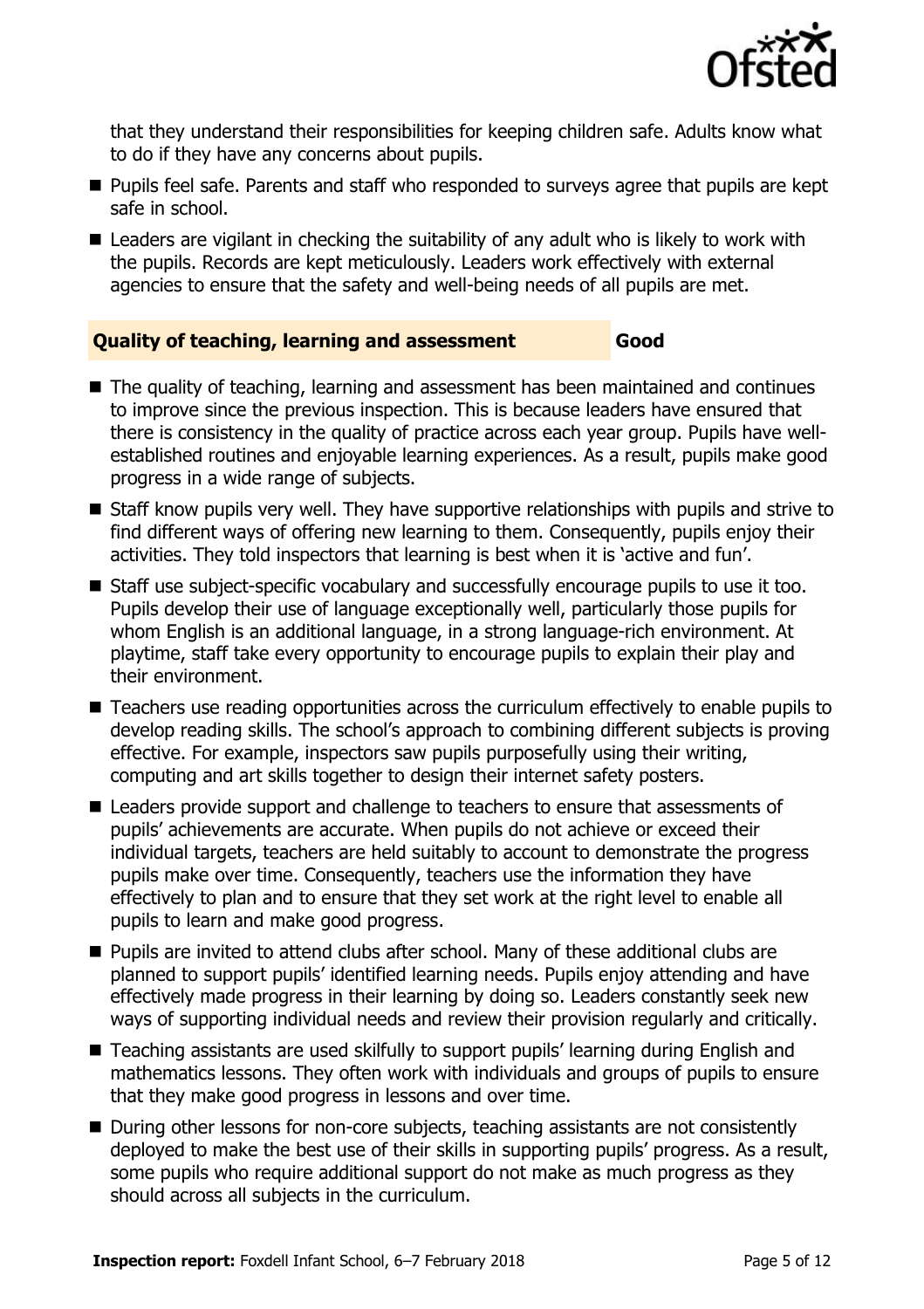

#### **Personal development, behaviour and welfare Good**

#### **Personal development and welfare**

- The school's work to promote pupils' personal development and welfare is good.
- Pupils are confident learners. They are enthusiastic about their learning and answer questions willingly, using appropriately technical and accurate vocabulary.
- **Pupils are respectful and show consideration towards adults and each other. They** shared with inspectors that 'being different is OK'. Pupils easily demonstrate that diversity in school is celebrated.
- $\blacksquare$  Pupils feel safe at school. They are taught how to stay safe physically and when using online technology. Pupils with the roles of 'digital leaders' take their duties very seriously and ensure that e-safety remains a high priority in all classes.
- $\blacksquare$  Pupils are confident that staff will act swiftly and appropriately if there are any behaviour or bullying incidents. Inspectors scrutinised records and found that there were no recorded incidents of racism in recent years.

#### **Behaviour**

- The behaviour of pupils is good.
- **Pupils generally demonstrate positive attitudes to their learning. Their presentation of** work is of a consistently good standard in all subjects.
- **Pupils play well together and care for each other independently of adult support.** The vast majority of parents, pupils and staff agree that behaviour is good.
- **Pupils are polite and respectful around the school and during lessons. They follow** established routines easily and willingly. Occasionally they need reminders to remain positive when the pace of learning in lessons slows.
- Attendance has been below the national average for the last three years. In 2017, it improved significantly but remained below the national average, particularly for pupils who speak English as an additional language.
- The attendance of disadvantaged pupils is in line with the national average for all pupils and is higher than attendance for any other group of pupils in the school.
- Family workers visit pupils' homes if they do not know why pupils are absent, and rewards are given to the families of pupils whose attendance improves. Breakfast club is offered to those whose attendance is low or for those who are not punctual.
- Leaders acknowledge that even further work with parents is required so that all groups of pupils attend school regularly right from when children start in the early years.

#### **Outcomes for pupils Good**

■ Children in the early years start school with knowledge, skills and use of the English language that are below those typically found nationally for children of a similar age.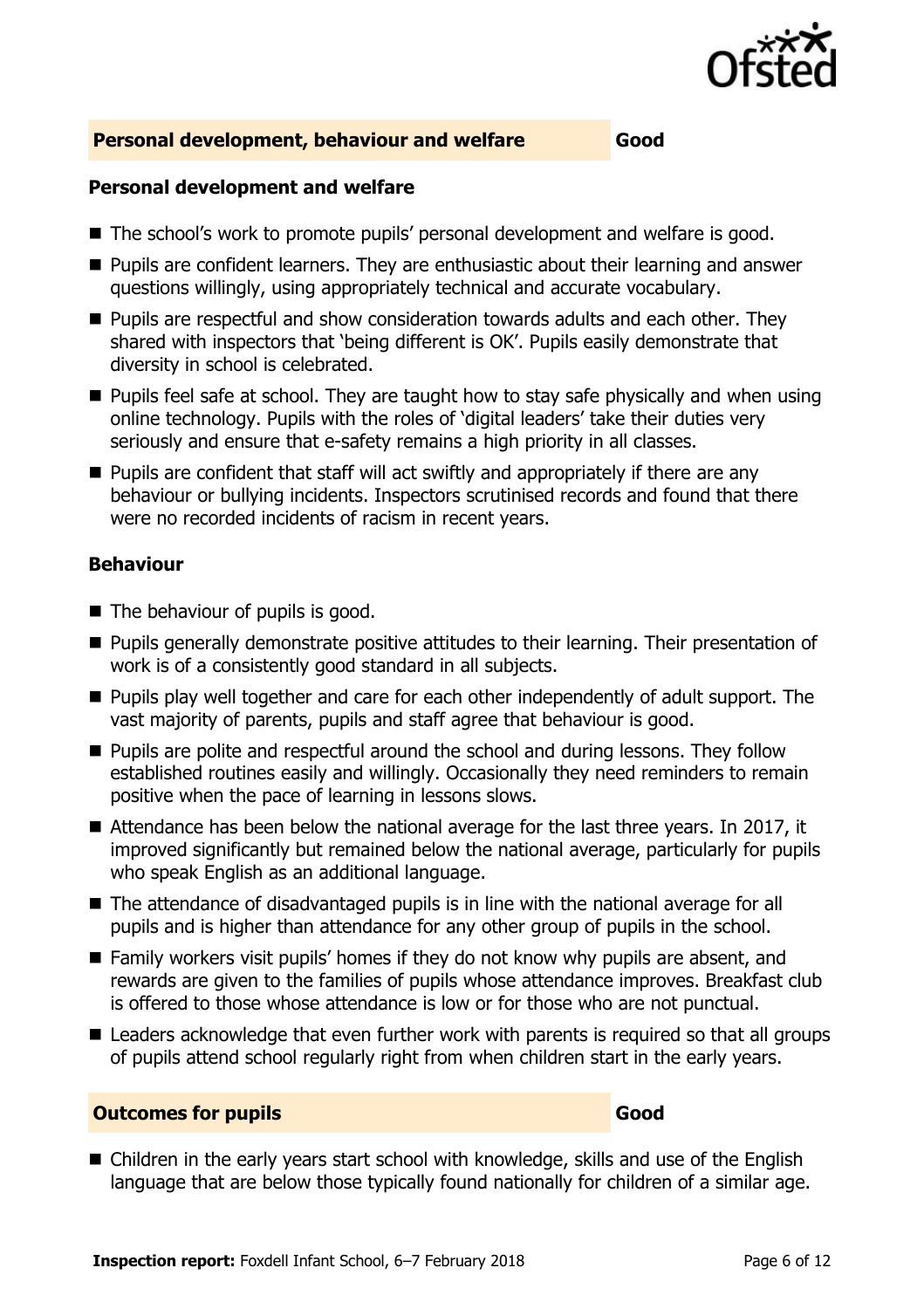

- **Pupils make strong progress in all areas from their different starting points, particularly** in reading and writing. Pupils who have SEN and/or disabilities make similar progress to their peers, while disadvantaged pupils make greater progress and are working in line with others in their classes. This is because individual needs are carefully considered and provision is designed appropriately to meet these needs.
- The proportion of Year 2 pupils reaching the nationally expected standards has continued to rise over time. Published data for all pupils does not recognise the progress made by pupils who joined the school in Years 1 or 2, often from very low starting points.
- In mathematics, at the end of Year 2 in 2017, middle-ability children did not quite reach expectations compared with the same group of pupils nationally. Leaders have identified this as a priority, and current pupils of all abilities are making effective progress. Inspectors saw evidence of pupils' strong progress in books and in lessons.
- The most able pupils make very good progress in reading, writing and mathematics. Consequently in 2017, from their respective starting points, pupils in Year 2 met or surpassed the national average for reaching greater depth in these subjects.
- The majority of Year 1 pupils have achieved the expected standard in the national phonics screening check for the last two years. This demonstrates a significant improvement. Pupils use correct technical vocabulary to discuss their understanding and use of sounds in lessons and group activities.
- The teaching of reading is consistently good across the school and enables pupils to develop their reading skills swiftly. Consequently, most pupils now read fluently and confidently by the time they leave the school.

#### **Early years provision Good Good**

- The early years provision is good and is a strength of the school. Leadership is effective and staff provide suitable learning activities which enthuse children's curiosity and develop an enjoyment in learning.
- $\blacksquare$  Early vears staff work well with parents and communicate with parents about their children's personal development and learning. Key workers build positive relationships with parents and children right from the start of children's education. Consequently, all children make good progress from their different starting points.
- Staff use questioning strategies precisely to encourage children to think about their learning and apply their skills. Children develop confidence in the early years because staff encourage them to demonstrate their independence skills as soon as they are ready to try. Children demonstrate a willingness to persevere with tasks even when there is no adult helping.
- Staff share good practice and are suitably trained regardless of whether they are teachers or assistants. Children receive consistent and technically accurate teaching. The least able children make academic progress that is in line with their classmates over time.
- Leaders precisely match individual activities to support the development of disadvantaged children and make effective use of additional funding. For example, they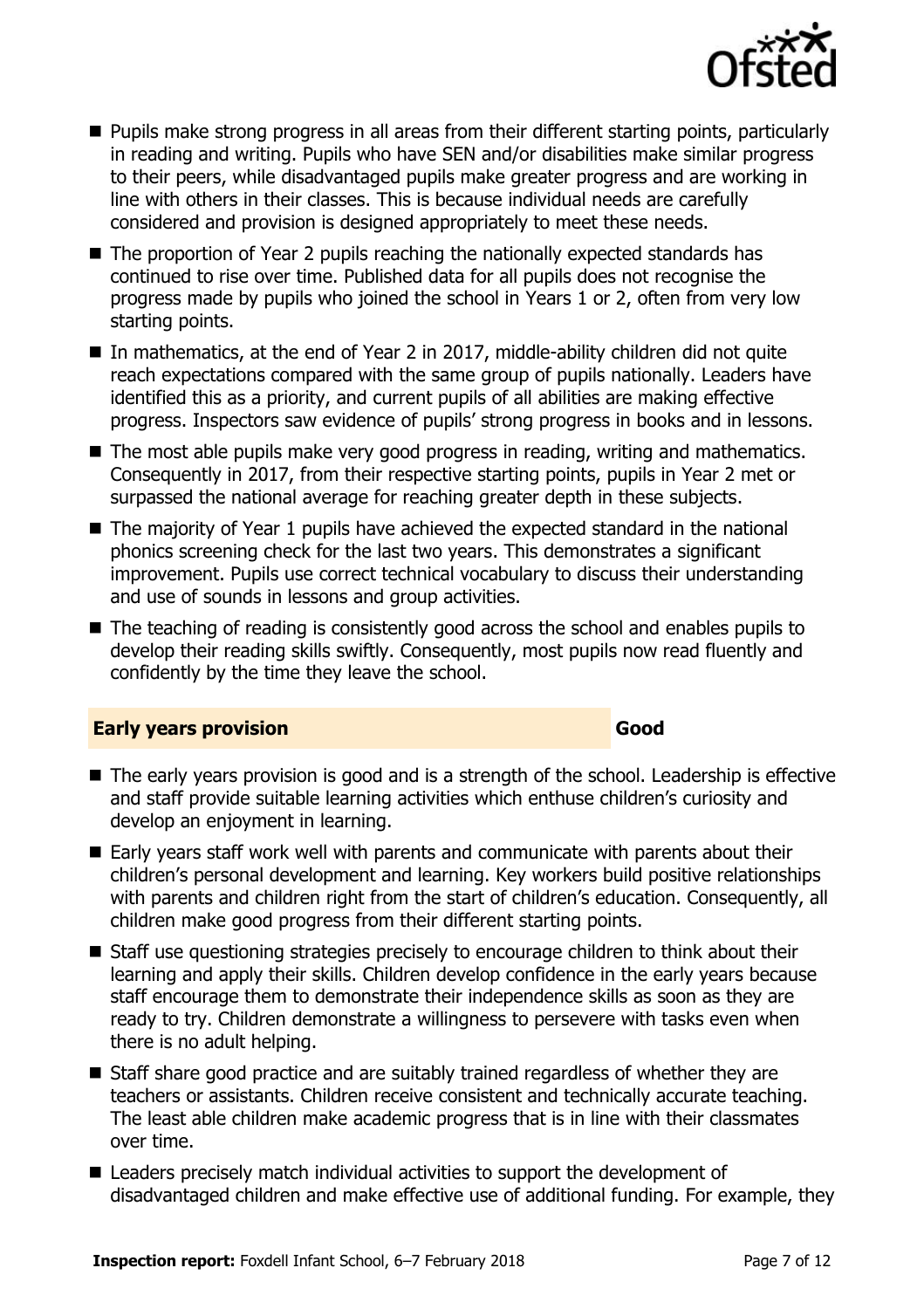

provide additional opportunities for these children to read in class to help reduce any differences between these children and their peers.

- **Phonics is taught consistently well by all practitioners. Children are questioned** effectively in this area of learning, and staff's high expectations mean that an increasing number of children are working at levels above those typical for their age. However, children working at the higher levels do not have sufficient opportunity to apply their knowledge and understanding at a deeper level.
- Too many children in this provision do not attend school regularly enough and as a result do not benefit from all the teaching that the school offers.
- The early years leader has an accurate view of the strengths and areas for improvement in the provision. She is constantly looking for ways to improve the provision further. Consequently, children's development in the early years has improved since the last inspection.
- Staff ensure that they provide appropriately for children's welfare, health and safety.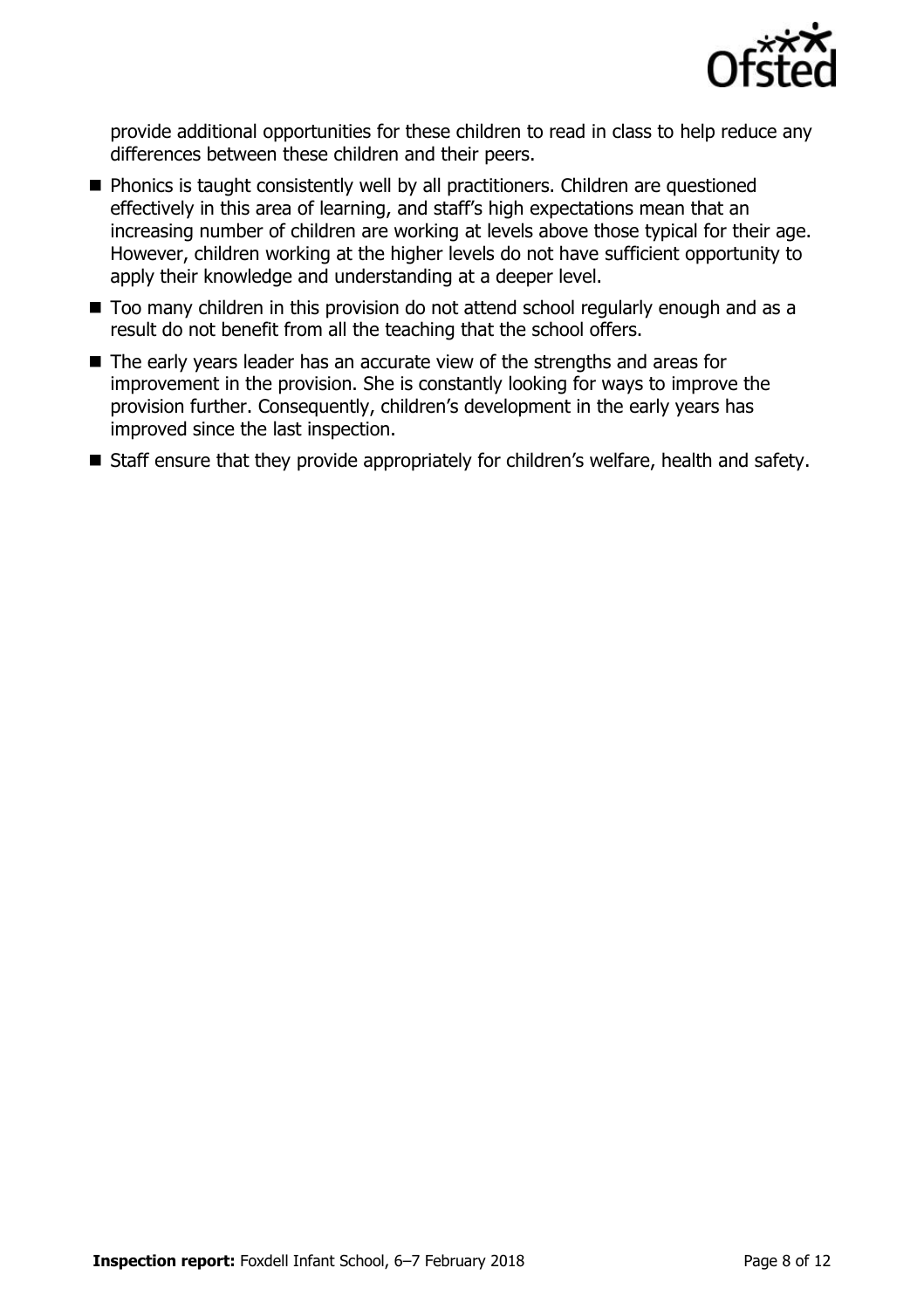

# **School details**

| Unique reference number | 109572   |
|-------------------------|----------|
| Local authority         | Luton    |
| Inspection number       | 10041778 |

This inspection of the school was carried out under section 5 of the Education Act 2005.

| Type of school                      | Infant                             |
|-------------------------------------|------------------------------------|
| School category                     | Community                          |
| Age range of pupils                 | $4$ to $7$                         |
| <b>Gender of pupils</b>             | Mixed                              |
| Number of pupils on the school roll | 259                                |
| Appropriate authority               | The governing board                |
| Chair                               | Dr David Dallinger                 |
| <b>Headteacher</b>                  | Ms Justine Abbott                  |
| Telephone number                    | 01582 736529                       |
| Website                             | www.foxdell-inf.luton.sch.uk/      |
| Email address                       | foxdell.infants.admin@luton.gov.uk |
| Date of previous inspection         | 16 September 2014                  |

#### **Information about this school**

- $\blacksquare$  In September 2017, there was a change of governance to share the governing board with the neighbouring junior school in preparation for a federation of the two schools.
- Foxdell Infant School is an average-sized primary school.
- Most pupils are from Asian or Asian British backgrounds, although there is an increasing proportion of pupils from Eastern European backgrounds.
- The proportion of pupils for whom English is an additional language is well above the national average.
- The proportion of pupils who are recorded as disadvantaged and who are supported by the pupil premium is in line with the national average.
- The school does not meet requirements on the publication of information about development of the curriculum on its website.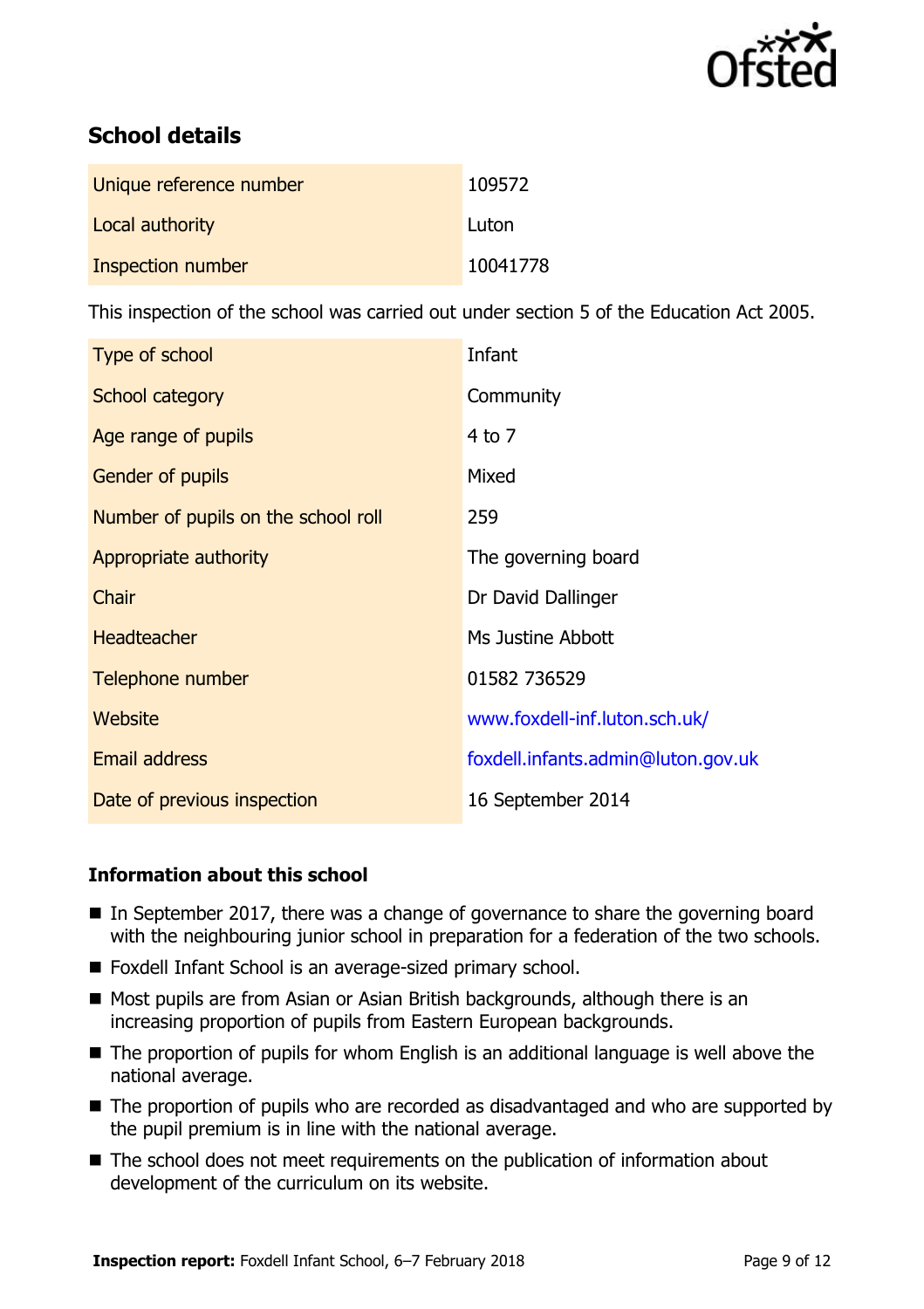

■ Leaders report that a significant number of parents do not give the school correct information about their children's native language, or whether they are entitled to support from additional pupil premium funding. This means that published information for groups of pupils is often inaccurate.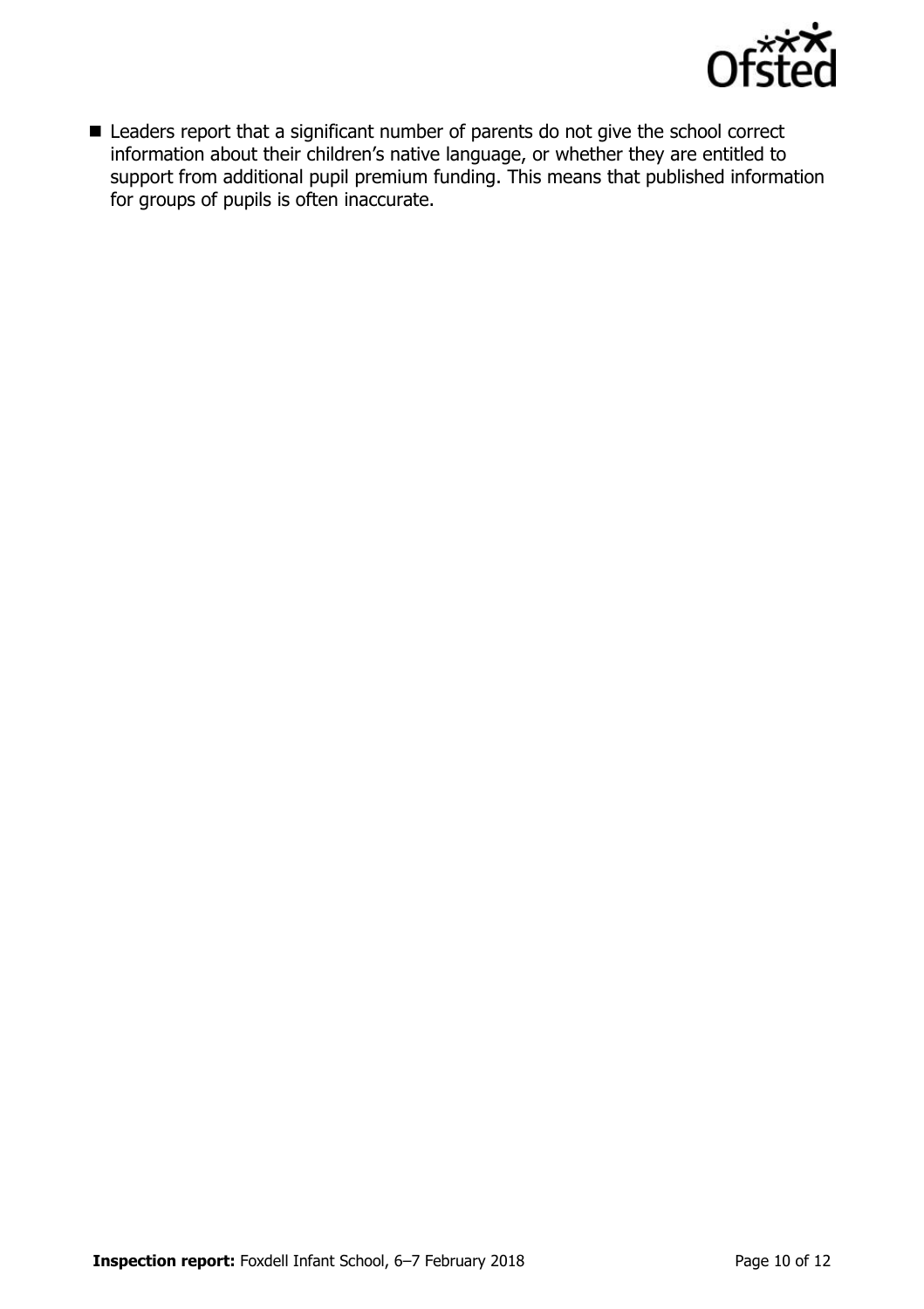

# **Information about this inspection**

- **Inspectors visited lessons in all classrooms, many with the headteacher or deputy** headteacher. They also visited an assembly, playtime, lunchtime and before- and afterschool activities.
- Inspectors scrutinised pupils' work in all subjects. They heard pupils read and spoke to pupils about their school and their opinions.
- Discussions were held with staff, governors and a representative of the local authority.
- A wide range of school documents were analysed, including the school's self-evaluation summary, the school's development plan, records of governors' meetings, policies, and external audits of the school's performance.
- Inspectors spoke to parents who accompanied their children to school. There were too few responses to Ofsted's online questionnaire, Parent View, to be considered. Inspectors analysed a recent parent survey that the school had carried out. They also considered 18 responses from staff to the online questionnaire.

#### **Inspection team**

| Paula Masters, lead inspector | Ofsted Inspector        |
|-------------------------------|-------------------------|
| <b>Andrew Maher</b>           | Ofsted Inspector        |
| John Craig                    | <b>Ofsted Inspector</b> |